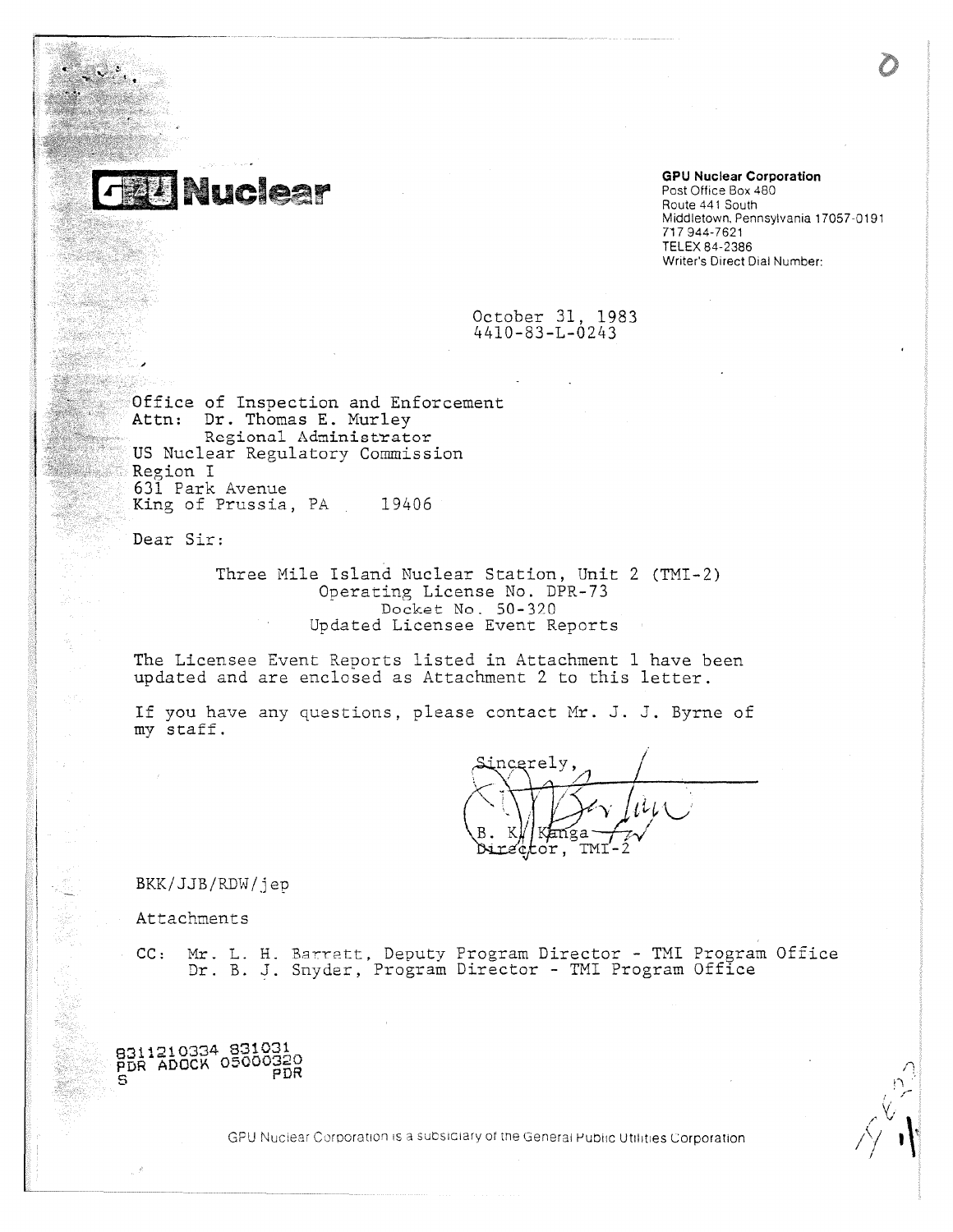| UPDATE REPORT - Previous Report September 22, 1980<br><b>BBC MAG WAR</b><br><b>U. S. NUCLEAR REGULATORY COMMISSION</b><br>(7.77)<br>Attachment l<br>LICENSEE EVENT REPORT<br>4410-83-L-0243 DEC 16 1983                                                                      |
|------------------------------------------------------------------------------------------------------------------------------------------------------------------------------------------------------------------------------------------------------------------------------|
| CONTROL BLOCK<br>$\left( \cdot \right)$<br>(PLEASE PRINT OR TYPE ALL REQUIRED INFORMATION)                                                                                                                                                                                   |
| $35\,$<br>0 0 0 0 0 0<br>لا $\mathbb{U}$<br>$^{(2)0}$<br><u>. വ</u><br>$\Omega$                                                                                                                                                                                              |
| CON'T<br>SOURCE LG 0 5 0 0 0 0 3 2 0 0 0 8 2 2 8 0 0 1 5 1 0 3 1<br>$\bullet$<br>EVENT DESCRIPTION AND PROBABLE CONSEQUENCES (10)                                                                                                                                            |
| During performance of Surveillance Procedure 4331-SA2, two bottles in the Cable Room<br>0121                                                                                                                                                                                 |
| and Transformer Room Fire Suppression Systems were observed to be below the minimum<br>$\mathbf{O}$<br>$^{\circ}$                                                                                                                                                            |
| (for Halon content (below 95% full charge weight). One bottle each was in the main<br>$\blacktriangle$<br>٥                                                                                                                                                                  |
| land reserve banks; therefore, both banks were declared inoperable and the Action<br>5 <sub>1</sub><br>$\circ$                                                                                                                                                               |
| Statement of Tech Spec 3.7.10.3 was entered. This event had no effect on the plant.<br>1 O<br>6.                                                                                                                                                                             |
| $^{\circ}$<br>7 <sup>1</sup><br>lifs operations, or the health and safety of the public                                                                                                                                                                                      |
| $\circ$<br>$\lfloor 8 \rfloor$<br>BС<br>8 <sub>9</sub>                                                                                                                                                                                                                       |
| SYSTEM<br>CAUSE<br>CAUSE<br><b>COMP</b><br>VALVE<br>SUBCODE<br><b>COMPONENT CODE</b><br>CODE<br><b>SUBCODE</b><br>CODE<br><b>SUBCODE</b><br>(12)<br>(13)<br>$X \mid$<br>XXXX<br>Z(6)<br>IX.<br>$\mathbf{X}$<br>9<br>(14)<br>(15<br>o<br><b>OCCURRENCE</b><br><b>REVISION</b> |
| <b>SEQUENTIAL</b><br><b>REPORT</b><br><b>EVENT YEAR</b><br>REPORT NO.<br>CODE<br>TYPE<br>LER RO<br>NO.<br>(17<br>REPORT<br>3191<br>3 <sup>1</sup><br>$X \mid$<br><b>NUMBER</b>                                                                                               |
| ACTION FUTURE<br>EFFECT<br>SHUTDOWN<br><b>ITTACHMENT</b><br>SUBMITTED<br>PRIME COMP.<br>NPRD-4<br>COMPONENT<br>HOURS $(22)$<br>ON PLANT<br>FORM SUB.<br><b>SUPPLIER</b>                                                                                                      |
| (21)<br>$\underline{v}$ (23)<br>$\sqrt{20}$<br>Z<br>(19)<br>ΙZ<br>$\mathbb{N}$ (24)<br>A(25)<br> 8<br>(18)<br>(26)                                                                                                                                                           |
| CAUSE DESCRIPTION AND CORRECTIVE ACTIONS (27)<br>Small Halon losses are normal and expected but by procedural deficiency the bottles<br>$\circ$                                                                                                                              |
| were allowed to approach the limit too closely over successive surveillance intervals<br>1.                                                                                                                                                                                  |
| thus allowing this overshoot. The low main bank bottle was replaced restoring to<br>$\overline{2}$                                                                                                                                                                           |
| loperable the main bank within 45 minutes. The procedure was revised to allow a<br>-3 i                                                                                                                                                                                      |
| <u>oreater bank between the recharge limit and operability requirements.</u><br>$\sim$<br>۰                                                                                                                                                                                  |
| 80<br><b>FACILITY</b><br><b>METHOD OF</b><br>(30)<br>STATUS<br><b>NPOWER</b><br>OTHER STATUS<br>DISCOVERY DESCRIPTION (32)<br><b>DISCOVERY</b><br>(28)<br>0 (29) Recovery Mode<br>Х<br>$\Omega$<br>5<br>ΩI<br>B (31) Routine surveillance testing                            |
| 89<br>10<br>12<br>13<br>45<br>80<br>ACTIVITY CONTENT<br>AMOUNT OF ACTIVITY (35)<br>RELEASED OF RELEASE<br>LOCATION OF RELEASE (36)                                                                                                                                           |
| 33<br>6<br>'34<br>N / A<br>NЛА<br>10<br>-11<br>45<br>80                                                                                                                                                                                                                      |
| PERSONNEL EXPOSURES<br>DESCRIPTION (39)<br>NUMBER<br>TYPE<br>(37)<br>7<br>(38)<br>$\Omega$<br>$\Omega$<br>N / A<br>13<br>11<br>12<br>RO.                                                                                                                                     |
| PERSONNEL INJURIES<br><b>DESCRIPTION</b> (41)<br>9311210352 831031<br><b>NUMBER</b><br>PDR ADOCK 05000320<br>$\Omega$<br>$\Omega$ 1<br>$0$ $(40)$<br>н<br>N/A                                                                                                                |
| PDR<br>9<br>-11<br>12<br>s<br>141<br>LOSS OF OR DAMAGE TO FACILITY<br>(43)<br>TYPE<br>DESCRIPTION                                                                                                                                                                            |
| (42<br>9.<br>N/A<br>റ<br>10<br>80                                                                                                                                                                                                                                            |
| <b>PUBLICITY</b><br>UESCRIPTION <sup>(45)</sup><br>NRC USE ONLY<br>155UED<br>1(44)<br>n.<br>$N/\Lambda$                                                                                                                                                                      |
| $\rightarrow$<br>10<br>68<br>69<br>80.5<br><u>Russ Wells</u><br>NAME OF PREPARER<br>(717)<br>-948-8461<br>PHONE _                                                                                                                                                            |
|                                                                                                                                                                                                                                                                              |

 $\bullet$  :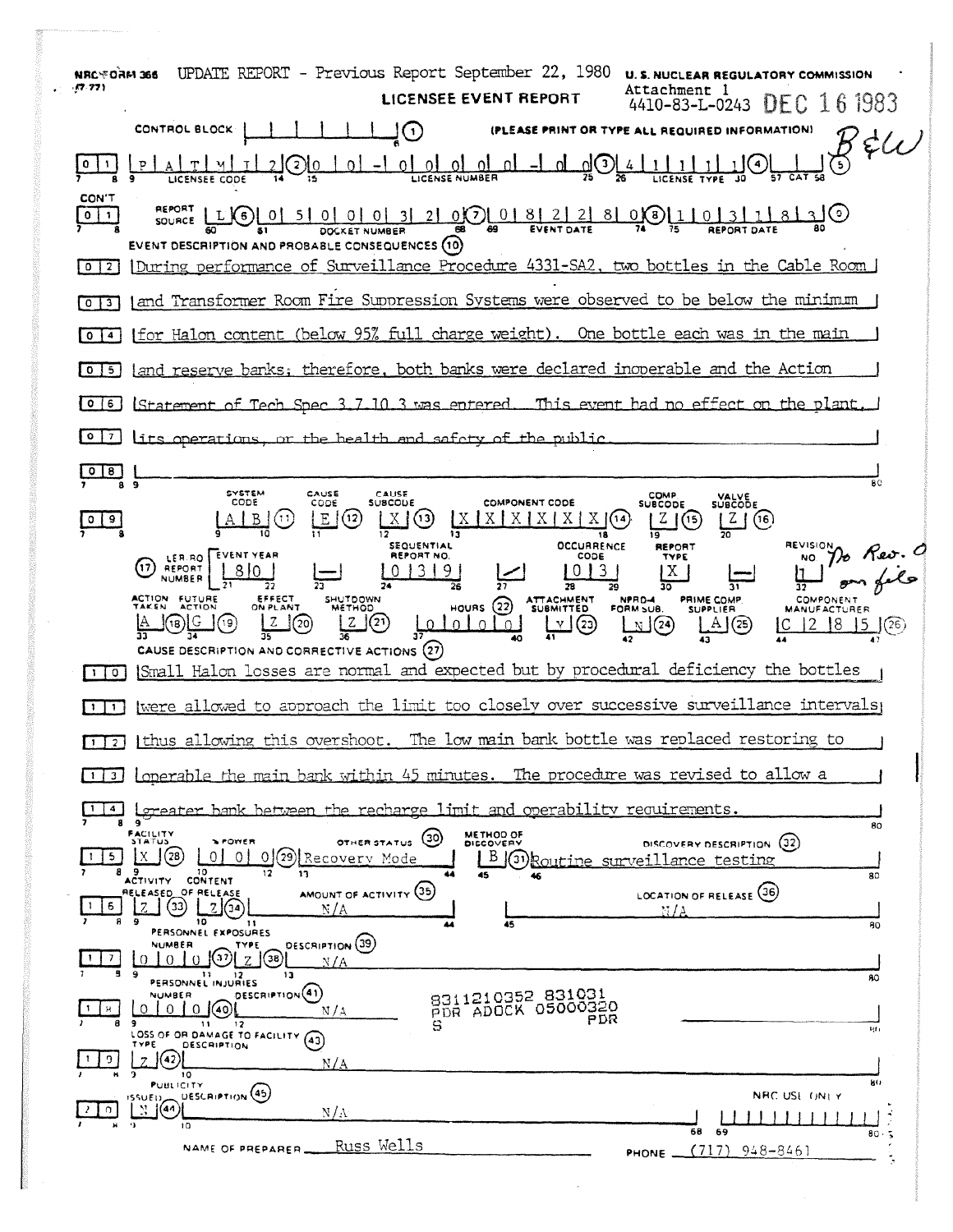## LER 80-039/03X-1 EVENT DATE - August 22, 1980

#### I. EXPLANATION OF 74F OCCURRENCE

 $\mathcal{L}(\mathcal{E})$ 

On August 22, 1980, at 1630 hours as a result of performing Surveillance Procedure 4331-SA2, "Fire System Balm System Check", it was determined that two bottles were below 95% of the full charge weight (94% and 93%) as required by the Technical Specifications. Both bottles were in the "Cable Room and Transformer Room" Fire Suppression System with one bottle in the main bank and the second in the reserve bank. Therefore, both banks were declared inoperable and the Action Statement of Tech Spec 3.7.10.3 was entered.

#### II. CAUSE OF THE OCCURRENCE

With small Halon losses being normal and expected over the six-month intervals of the surveillance period, the Halm weight was allowed to approach the 95% full charge weight too closely over successive surveillance intervals before recharging the bottles. This situation could happen because the applicable procedure did not specify the point at which the bottles should be recharged, thus ensuring that an appropriate margin be maintained such that this condition would not be experienced.

#### III. CTRCUMSTANCES SURROUNDING THE OCCURRENCE

At the time of the occurrence, the Unit 2 facility was in a long-term cold shutdown state. The reactor decay heat was being removed via natural circulation to the 'A" steam generator which is operating in a "steaming" mode. Throughout the event, there was no Loss of Natural Circulation heat removal in the RCS System.

## IV. CORRECTIVE ACTIONS TAKEN OR TO BE TAKEN

- Immediate A bottle with greater than 95% full charge weight was transferred from the reserve bank to the rain bank, replacing the low rain bank bottle. The rain bank was therefore restored to an operable status within 45 minutes, thus eliminating the need to establish an hourly firewatch as required by the Action Statement of Tech Spec 3.7.10.3.
- Long-Term Procedure 4331-SA2 was modified (Revision 1 dated 2/27/81) to specify a bottle recharging criteria, such that a larger band exists between the minimum limit at which recharging is required and that point necessary for system operability. Specifically, the procedure's acceptance criteria now states that there shall be at least 150 lbs. weight (95% full Charge weight) of halon in the container. This conforms with Technical Specification 3.7.10.3 which requires at least 95% of full Marge weight be maintained. Normally, the halan bottles are filled to 160 lbs. The revised Surveillance Procedure requires refilling any cylinder containing less than 160 lbs. of Halm in order to prevent violating the procedure's acceptance criteria.
- V. COMPONENT FAILURE DATA